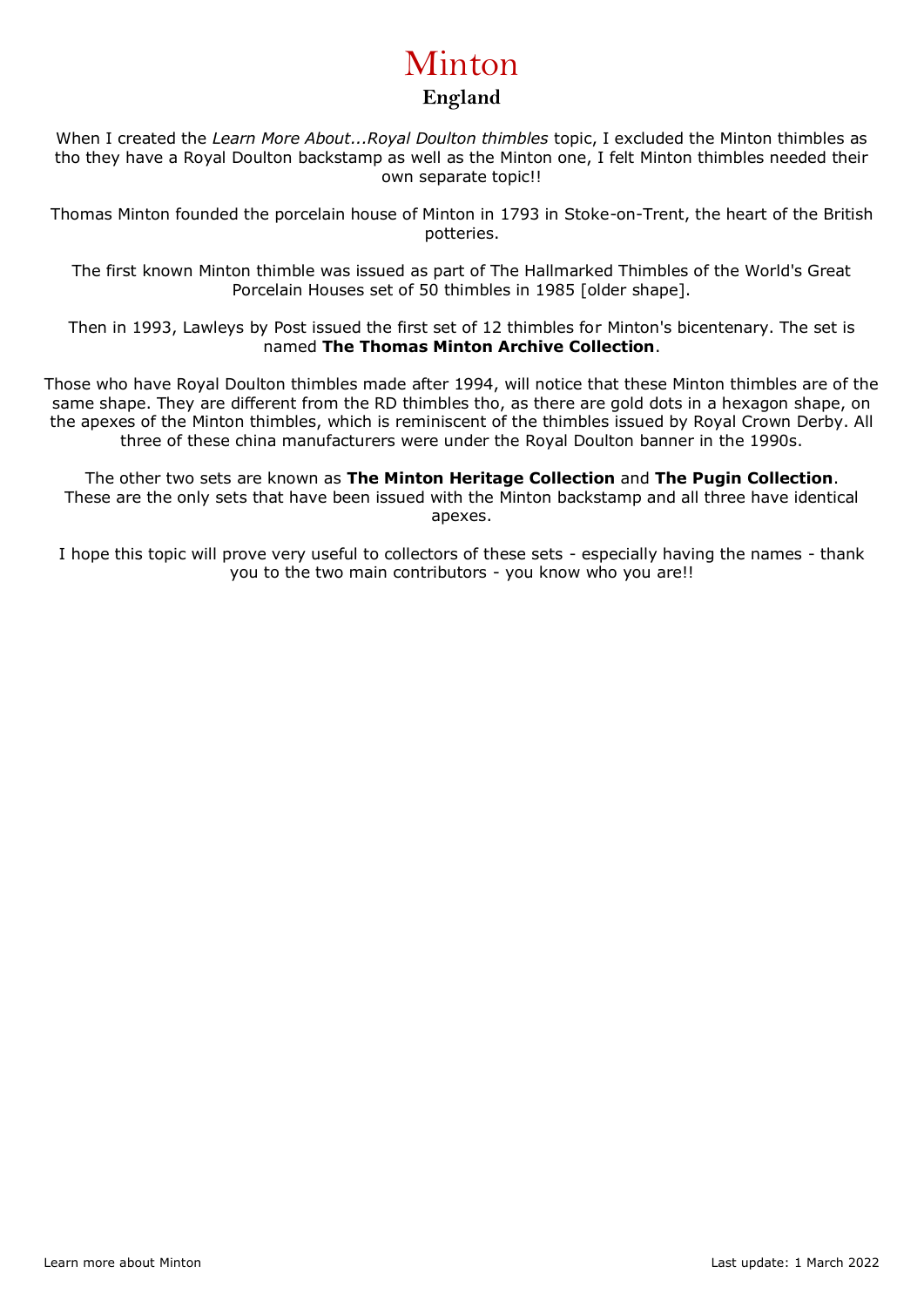# **The Thomas Minton Archive Collection**

Also known as the Bicentenary Collection – 1993

this set was named for the firm's founder Thomas Minton

in the advertising material promoting the issue of this set, Lawleys by Post advised that this was the first collection of Minton thimbles ever made

commissioned by Lawleys to commemorate the bicentenary of Minton 1793-1993 and inspired by designs from the Minton Archives, dating back 200 years

the accompanying paperwork named the thimbles, but they are not named in the thimbles

there was a small accompanying wooden plinth

set of 12 - fine bone china



Minton backstamp as portrayed in the advertising material 1993 Minton backstamp with Royal Doulton ©



Minton set - missing cat thimble



Minton hexagonal dot apex used identically on all three Minton sets



**Art Nouveau Cornflower Blue Delft Carmine Roses Cats**





**Gold Classical Ornaments**











**Celtic Rose Dresser Border Edwardian Garland French Style Sprigs**









**Haddon Hall Pugin's Border Regency Style Border**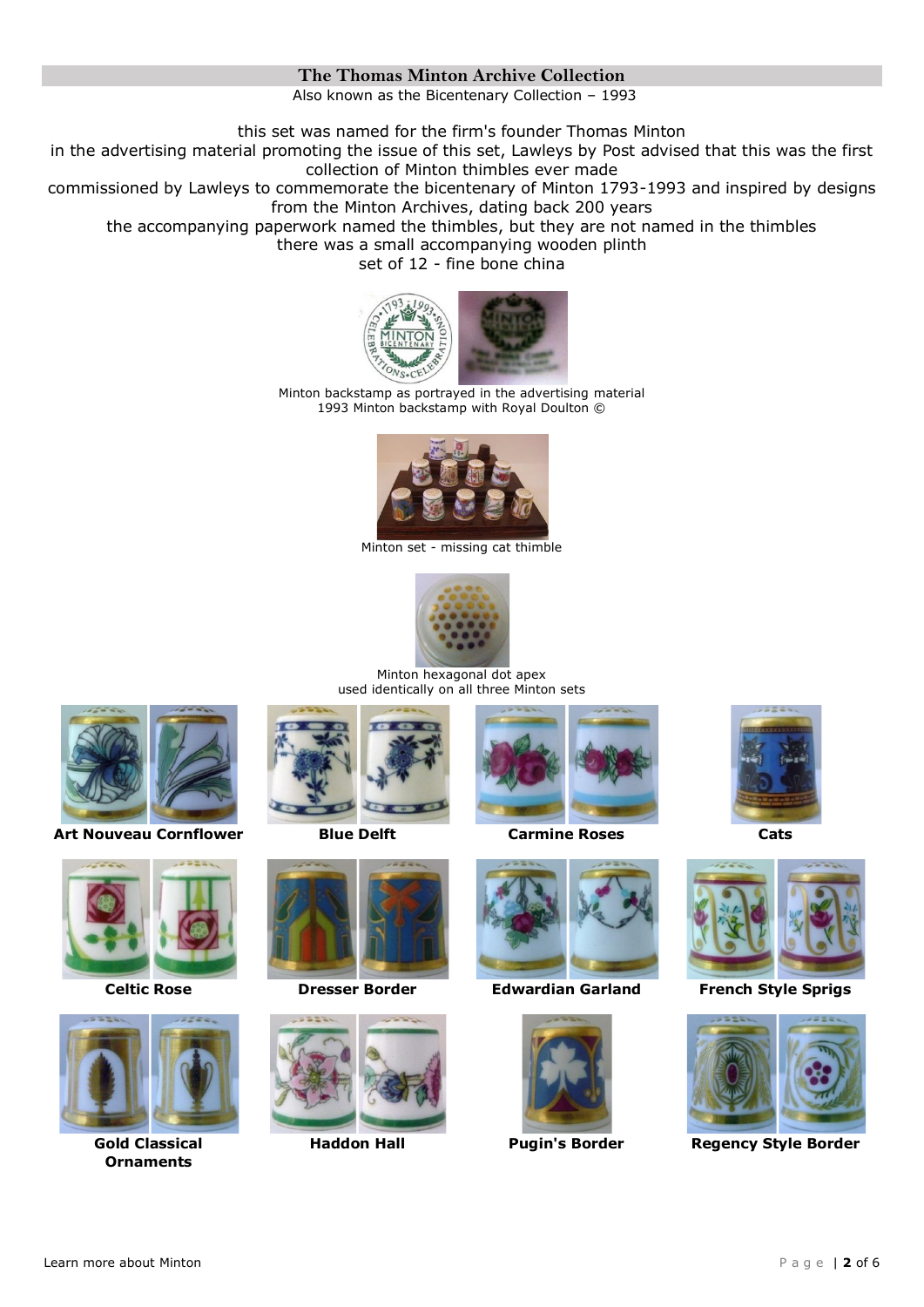# **The Pugin Collection**

1994

2nd set by Minton decorated with designs created in the 1800s by Augustus Pugin, for Herbert Minton, the son of Minton's founder

set of 12 - fine bone china

exclusive to Lawleys by Post

tho each thimble is named, this is not included within the thimbles

erroneously some of the Pugin designs were issued with the 1993 Bicentenary backstamp!! As if the sets aren't difficult enough to identify!!



Pugin backstamp



original advert for Minton Pugin set



the promotional Pugin set material





**Fleur de Lis** some of this design have the bicentenary backstamp







**Herba Benedicta** some of this design have the bicentenary backstamp



**Quinquefolium St Augustine's St Giles Trifolium**





**Hypericum Alexandrinum**





**Absinthium Album Auricula Ursi Brassica Anglica Calamintha Amensis**



**Panaces Costinum**

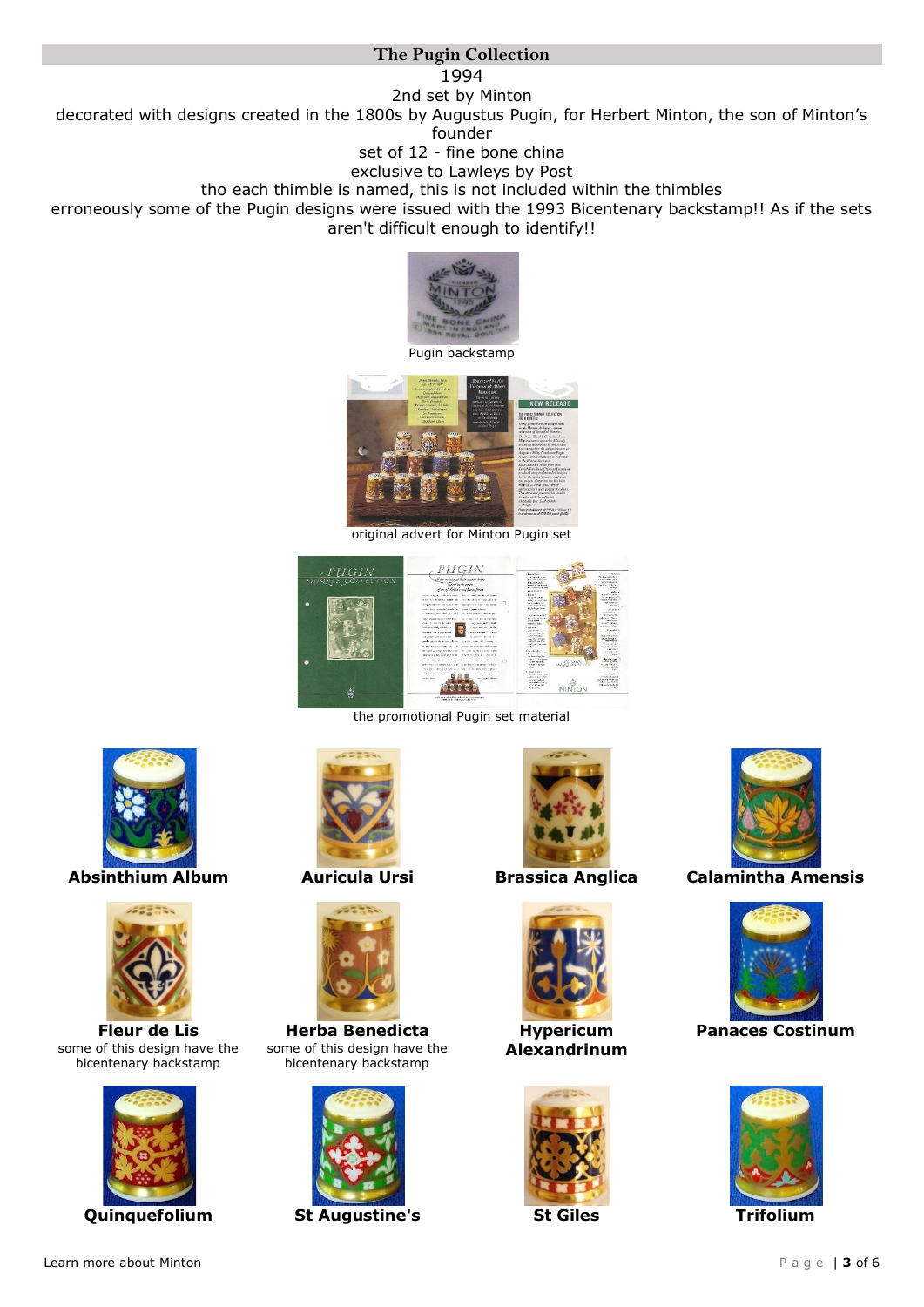#### **The Minton Heritage Collection**  1996 inspired by designs from the Minton Archives with the Minton backstamp issued by Royal Doulton thimbles are not named in the thimbles set of 12 - fine bone china hand-gilded in 22-carat gold each set was supplied with its own numbered certificate & crushed-velvet presentation case limited to 950 sets the dates included are from the original design





**Acanthus Border** from border on Snake Vase Italian by Alfred George Stevens (1817-1875)



**Broseley** 1770s from first blue underglaze printed earthenware by Thomas Minton



**Cameo and Bouquet** c1799 from first pattern book of Minton teabowls and saucers



**Cloisonné** 1876 from Dr Christopher Dresser design Minton's teawares



**Diamonds and Wheat** c1799 from #57 in first pattern book of Minton teabowls and saucers



**Elephant and Howdah** 1889 inspired by life-size elephants at Paris Exhibition



**Laurel Leaves** 1810 from #298 in second pattern book Minton's tea and dessert ware



**Oriental Scroll** c1830 from copper engravings in the Minton Copper Room



**Persian Fountain** c1870 from a box of artwork



**Pompeian Border** c1870 from neck of vase Minton Archives



**Ribbons and Roses** c1810 from second pattern book tea and dessert wares



c1865 from border of tiles for South Kensington Museum

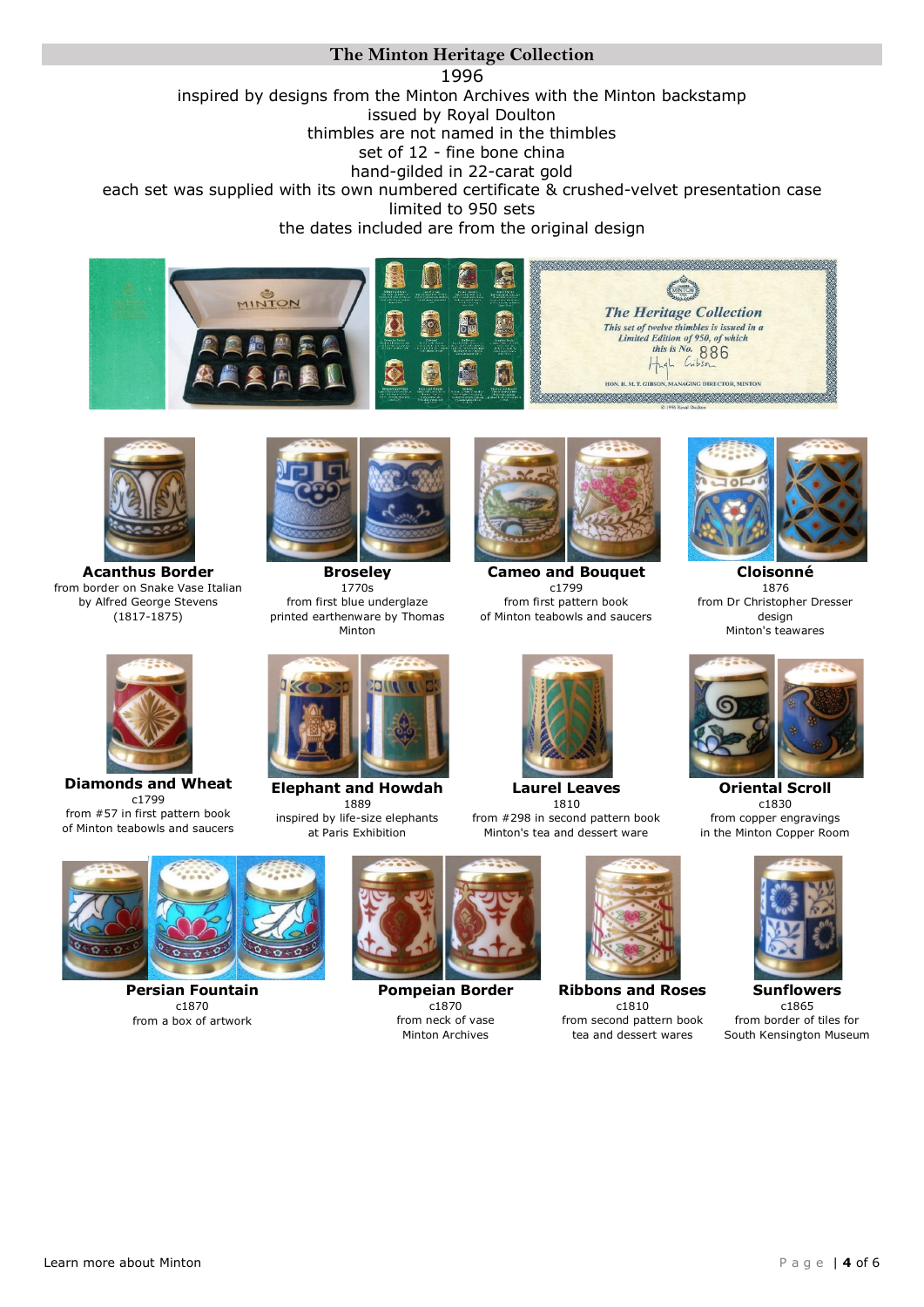

this thimble doesn't appear in any brochure

### **Thimbles of the World's Greatest Porcelain Houses**

1985 this the first thimble produced by Minton it was designed as one in the set of 50 for Thimble Collectors Club there is no internal backstamp and small gilt crowns around the thimble form the rest of the design

the shape of these thimbles is the older shape first used by Royal Doulton and together with the thimbles below the only time they used for Minton thimbles



# **The Hallmarked Thimbles of the World's Great Porcelain Houses**

**Thimble Collectors Club** 1987

the shape of these thimbles is the older shape first used by Royal Doulton and together with the thimble above, is the only time it was used for Minton thimbles





**Spring Bouquet**



**this type of Minton red cardboard thimble box was only used for single issue thimbles like the two above**